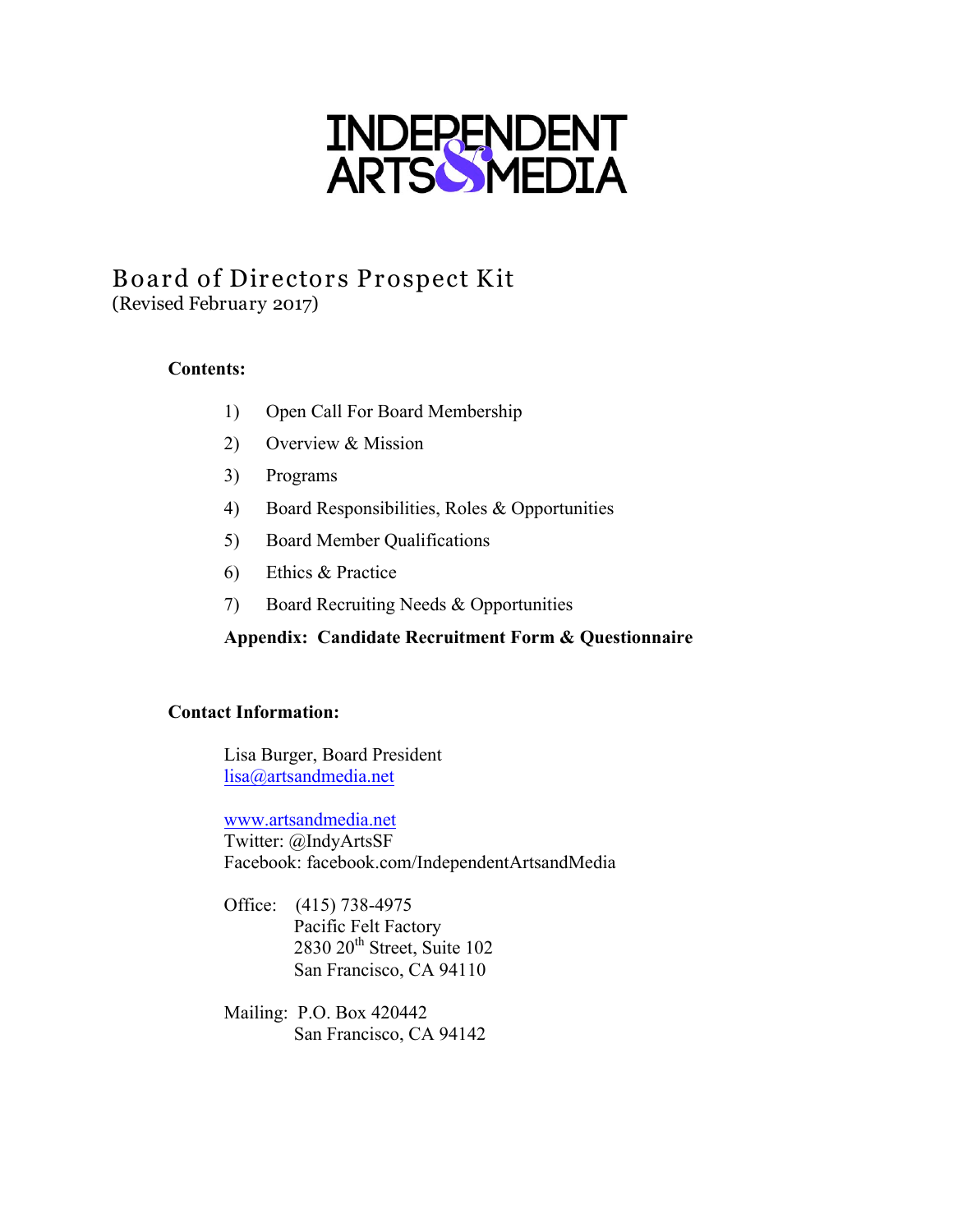# **1) OPEN CALL FOR BOARD MEMBERSHIP**

Independent Arts & Media (IAM) welcomes your interest in our Board of Directors – the leadership and governing body of this unique culture incubator and support agency.

IAM believes that board-building is a careful, deliberative process involving mutual introductions, observation and inquiry between both the Board and prospective new members. This process may also, but not necessarily, include adjunct volunteer and advisory opportunities.

## **2) OVERVIEW & MISSION**

Founded in 2000, IAM is a 501(c)(3) nonprofit organization with a mission to support independent, non-commercial arts and media projects and producers for the purpose of cultivating community and civic participation, and facilitating cultural engagement and free expression.

Through fiscal sponsorship, IAM builds community and horizontal networks to facilitate resource sharing, program collaboration, and audience and community development. We partner strategically with other nonprofit organizations that share our values and goals for using media, journalism, art, and culture to inform and empower public participation in our democratic society. Our ultimate vision is to strengthen a culture of democracy by cultivating arts and media projects that engage neighbors in civic life.

**What is Fiscal Sponsorship?** Fiscal Sponsorship is an alternative to starting your own nonprofit and seeking federal tax-exempt status from the Internal Revenue Service.

Instead of becoming a  $501(c)(3)$  nonprofit, fiscal sponsorship creates a formal contractual relationship between the "fiscal sponsor," a tax-exempt nonprofit, and the sponsored project that (usually) does not have its own tax-exempt status. Through financial and programmatic oversight by IAM as the "fiscal sponsor," our affiliates are then able to receive grants and tax-exempt donations from governments, foundations, and individuals.

**Staff:** IAM's day-to-day operations are performed by Board President Lisa Burger under the supervision of the Board of Directors. Financial bookkeeping is performed monthly by a contract financial consultant. All other work is performed by volunteers, including members of the Board.

### **Annual Operating Budget:** \$50,000 (approx.)

#### **Funding:**

IAM has historically had a diversified revenue stream that includes *earned income* (fiscal sponsorship fees, event admissions), *individual donors* (many recruited through Board-hosted parties and events), *grants* (prior grantmakers include the Bently Foundation, San Francisco Foundation, Zellerbach Family Foundation, the Walter & Elise Haas Sr. Fund, and the Miner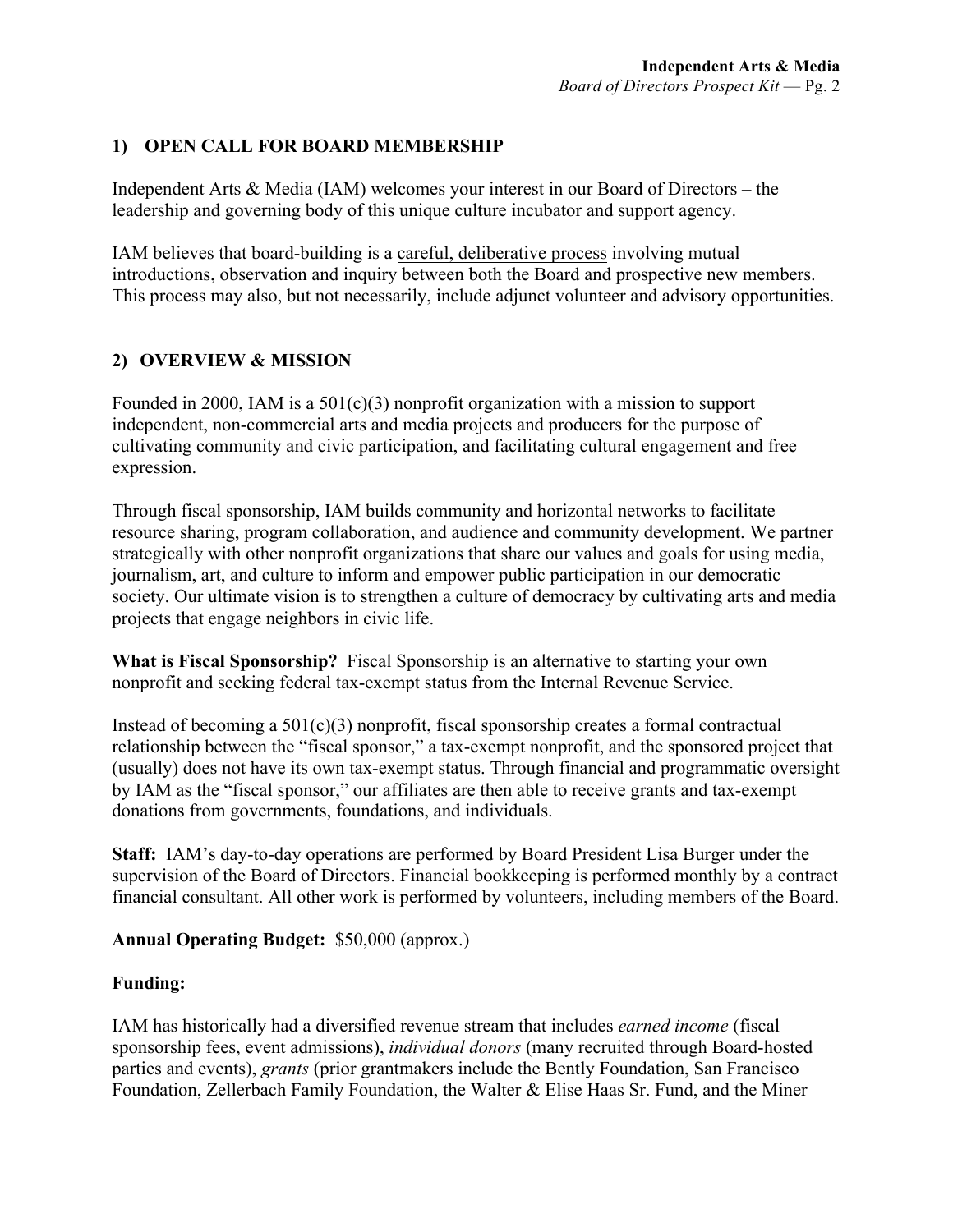Anderson Family Foundation), and *corporate gifts*, including in-kind donations and sponsorships from diverse businesses (SalesForce Foundation, Vertical Response, Bi-Rite Market, Lagunitas, and 21<sup>st</sup> Amendment Brewery).

Board Members also have an annual requirement to "give or get" \$500 or any other amount that is personally significant to them.

# **3) PROGRAMS**

#### **Fiscal Sponsorship & Professional Development**

We provide fiscal sponsorship to over 60 diverse projects that use media, journalism, arts and culture to promote dialogue among communities that are not served by mass media or existing institutions. Fiscal sponsorship is an important and invaluable service for the newest and most grassroots arts and media ventures. We provide support and a "home" for creative visionaries at a critical stage in their development – providing a means for tax-deductible fundraising and administrative backup for projects while they focus on honing their craft and independent vision. Our network of projects is extremely diverse in field, audience, voice, and scope. Taken together, they are the frontier of what is possible in independent arts and media. Several of our projects have grown under the umbrella of sponsorship and eventually received their own  $501(c)(3)$ charitable status.

In 2016 IAM received over \$800,000 in donations from individuals, foundations, government, and businesses for our sponsored affiliates. IAM also provides nuts-and-bolts administrative support as well as professional development opportunities to promote our affiliates' operational, fundraising and programming capacities. IAM's services are funded, in part, by an administrative fee (ranging from 8% to 12%) on all funding, grants and donations received on behalf of our sponsored affiliates.

### **Past Programming: Knowledge Sharing**

From 2000 to 2009, IAM produced regular D.I.Y. (Do-It-Yourself) workshop series and knowledge-share programs for media producers and culture-makers of all stripes. Workshops focused on how-to and professional-development topics covering the spectrum of creative disciplines, including book and 'zine printing and publishing, photography, visual arts, literature and poetry, grantseeking, art-career tips and practices, business and management tips for musicians, and more.

Workshop series have included "Group Therapy for Artists" (six workshops, Spring 2009), "D.I.Y. Survival" (five workshops, Fall 2009), and the First Symposium for Independent Arts, an all-day workshop and panel series at the Brower Center in Berkeley (Sept. 26, 2009). From 2000 to 2006, IAM also produced 20 to 40 annual technical and professional-development workshops as part of our annual Expo for the Artist & Musician.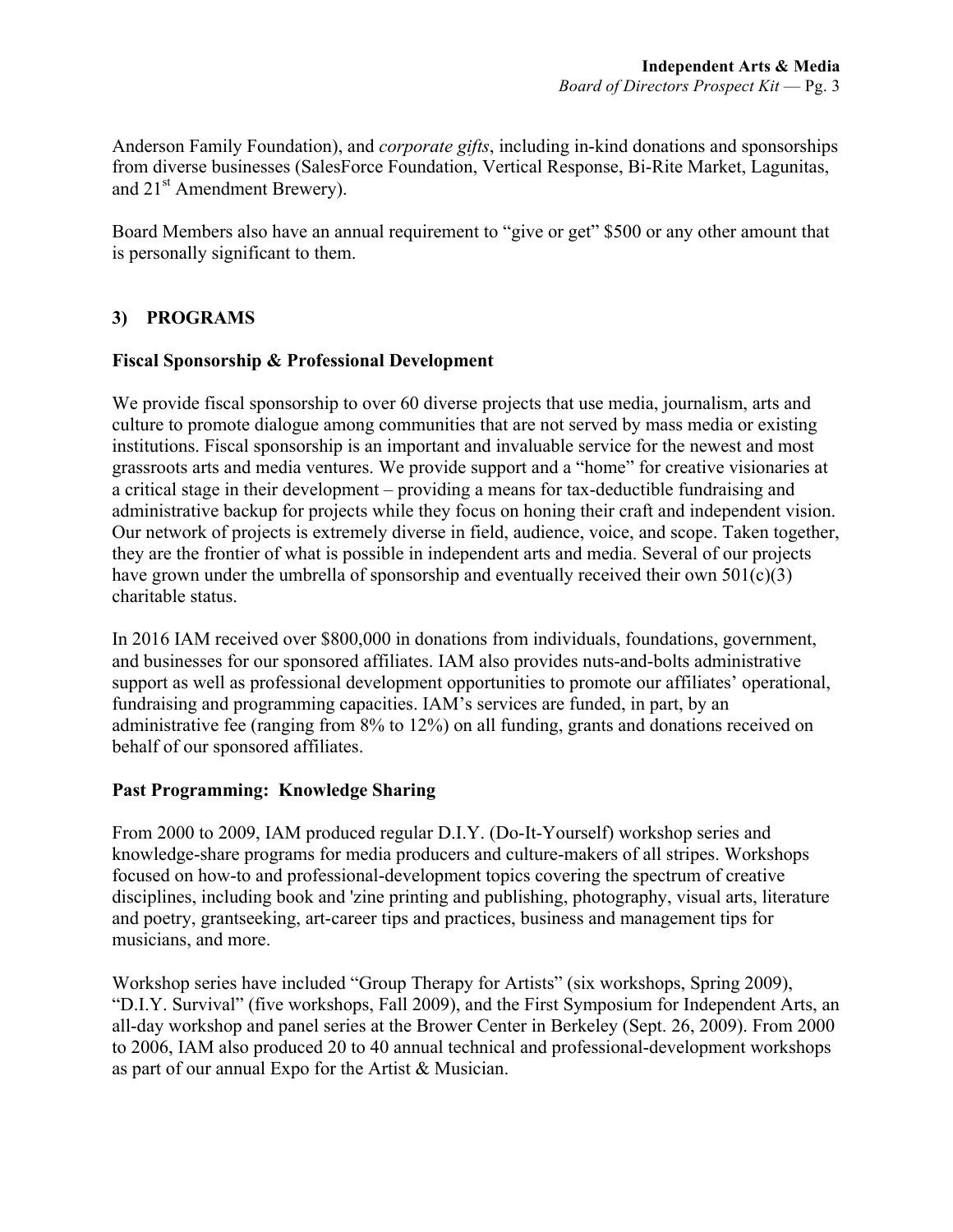### **Past Programming: Community Connections**

Over a ten year period, IAM produced two major, annual exposition/networking events for the independent community of media/arts/culture producers. The *Expo for the Artist & Musician* celebrated its 10th anniversary on Sept. 26, 2009, in Golden Gate Park, with 2,500 attendees, 100+ exhibitors, music, performance, and the large-scale Four Corners Mural Project. The *Journalism Innovations Exposition and Conference* was last staged at the University of San Francisco. It was co-presented with the Society of Professional Journalists from 2008 to 2010, and drew more than 300 attendees per event, plus speakers and presenters from around the nation and the world. Both expositions were put on hiatus in 2011, as part of the strategic reorganization process that commenced that year.

# **4) BOARD RESPONSIBILITIES, ROLES & OPPORTUNITIES**

These responsibilities are shared by all Board Members.

**Board Member Term:** Two years, with no maximum number of successive terms at this time, as set forth in the IAM Bylaws.

#### **Annual Commitment:**

- Participate in at least two quarterly Board meetings per year;
- "Give or get" \$500 or an amount of funding annually that is personally significant to them;
- Join a Board committee that will make effective use of their individual expertise and skill set and/or enable the Board Member to explore and expand a new area of interest;
- Participate in the planning, promotion and production of one Board-initiated event per year (other than ongoing fundraising and programmatic/staff-initiated activities);
- Represent IAM as a recruiter and fundraiser, on an ad-hoc basis, at public and professional events, as appropriate and so long as such activities do not conflict with existing professional and personal commitments.

### **Monthly Commitment**

- Approximately 5-8 hours, distributed between Board meetings, committee meetings and volunteer services;
- Board-initiated events, special projects and benefit events; and
- Staff and program support (event volunteering, promotion of programming via personal and professional networks, etc.).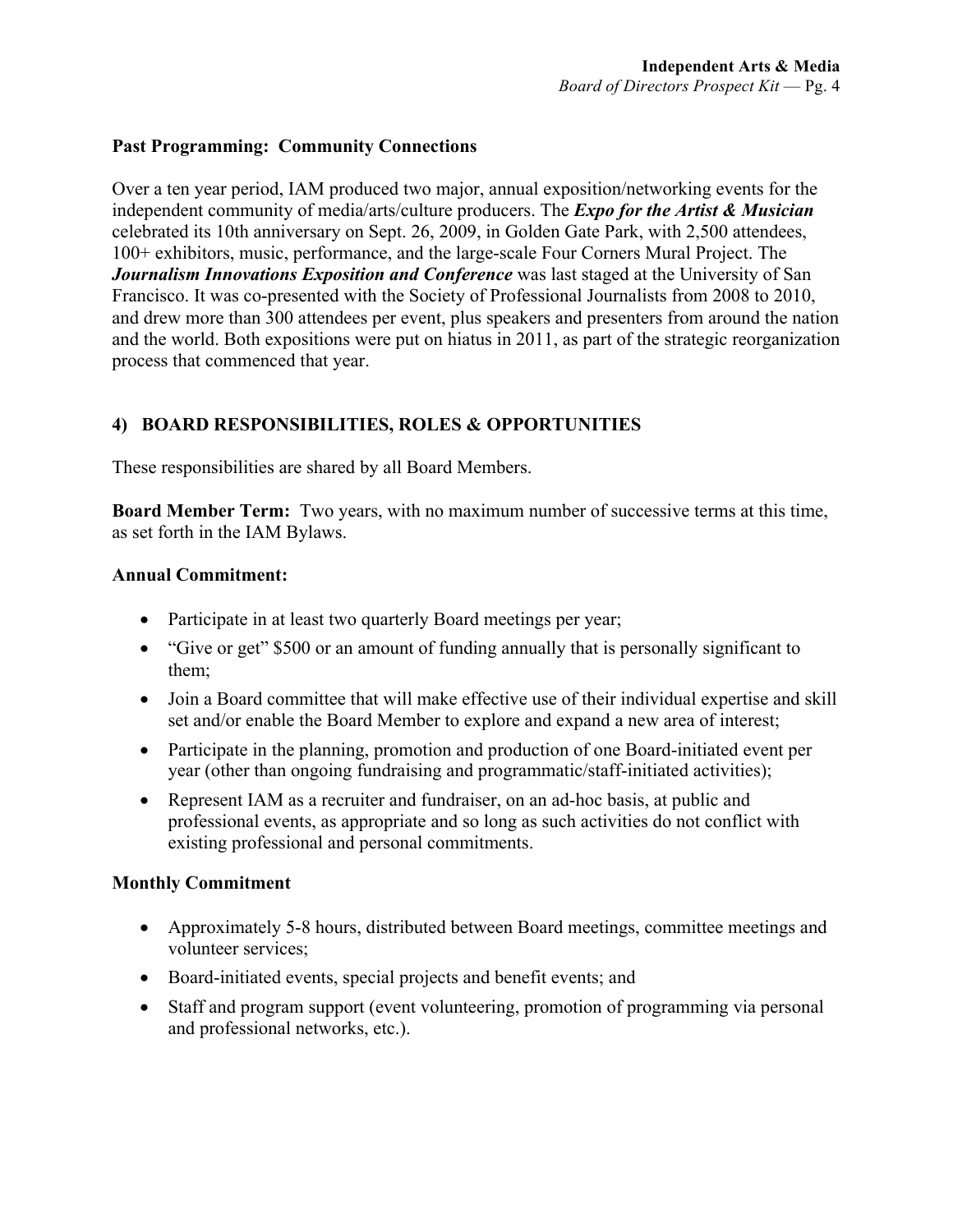## **Board Officers & Members (**Elected by the Board of Directors)

- Chair, President
- Treasurer
- Secretary
- Chief Technology Officer
- At-Large Membership

## **Committees**

While only our Executive Committee is currently staffed, the IAM Board is empowered to create other committees as permitted in the Bylaws. These committees have included:

- Communications (recruiting, promo, website and social media management)
- Sponsorship (affiliate relations, professional development)
- Fundraising & Events (parties, programs, Board-initiated activities)

### **Meetings**

Meetings are conducted quarterly in-person in San Francisco or by teleconference. All Board Members must attend at least two meetings per year. Committees may also meet regularly depending on the needs of each committee.

### **Finance/Fiscal Management**

Approving an annual budget and ensuring that the budget is both sound and furthers strategic priorities set forth by planning. Ensuring that appropriate fiscal and financial management policies are in place and monitoring the effectiveness of these policies. Monitoring the financial status of the nonprofit, including monthly and quarterly review of relevant financial statements and annual review of income, expenses, assets, etc.

### **Human Resources/Board Development/Staff Development**

Participating in Board-development activities, including Board Member recruitment, orientation, training, recognition and evaluation. Selecting and supporting IAM's operational staff and governing Executive Committee, including conducting regular performance reviews and providing ongoing assistance as requested. Establishing personnel policies, especially regarding salaries/benefits as part of the annual budget, as appropriate.

# **Operations**

Ensuring that the organizational and legal structures are adequate and appropriate. Ensuring that the nonprofit is adequately insured based on a detailed assessment of risks.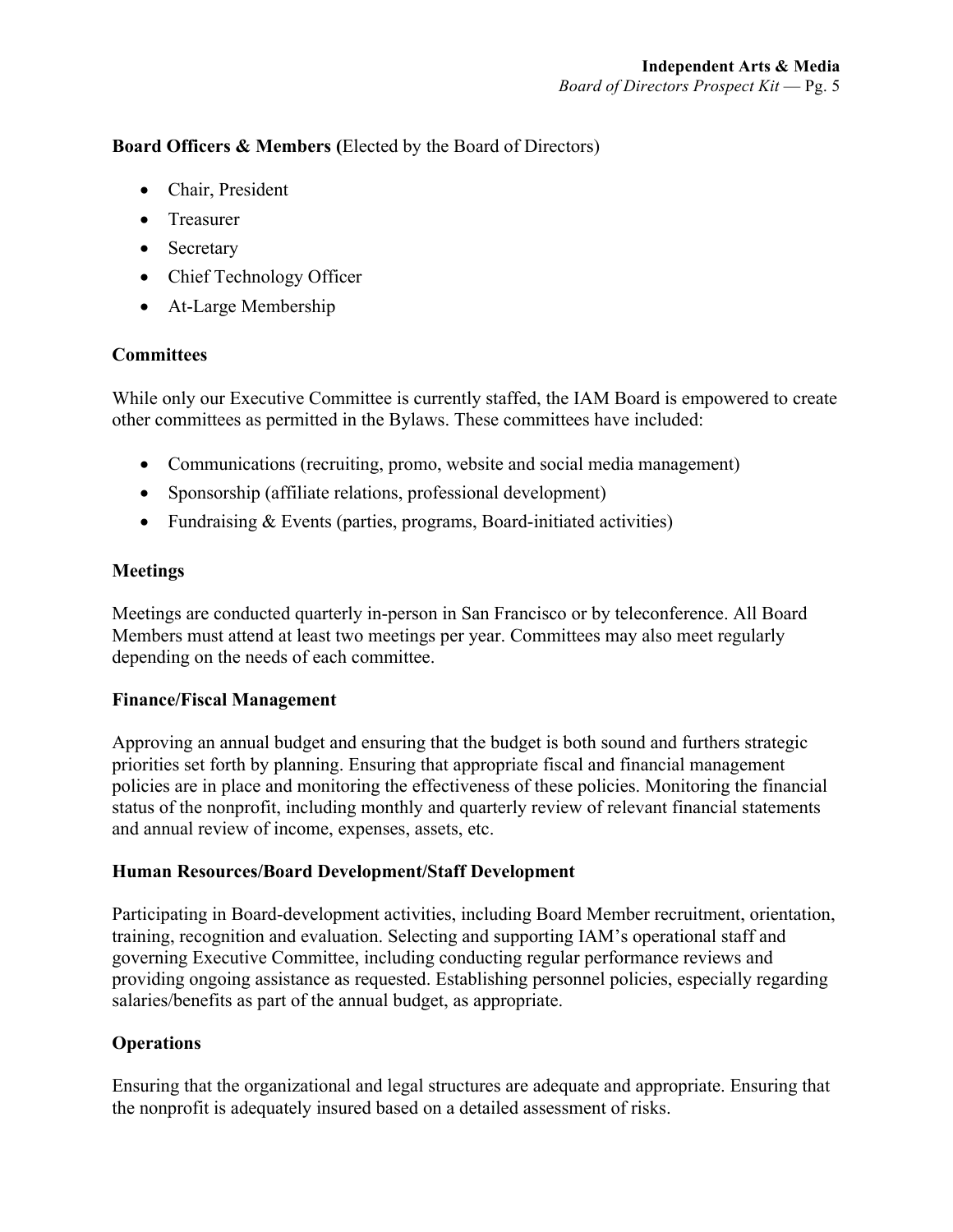#### **Board-Initiated Events**

Such events enable Board members to help produce relevant programming that is fun, advances our mission, covers expenses and raise funding, and builds community and participation. The events must be carefully planned months or more in advance, and in coordination with overall IAM strategic planning and promotional capacity. Board-driven events plug into the IAM program structure, including promotions & intake of attendees into the participant/donor cycle. Events may include collaborative events with affiliates, happy hour fundraisers, panels, workshops, shows/screenings/gallery events, any media/culture/dialogue activity related to our mission, on topics we care about.

### **Strategic Planning**

Planning for the future, including setting the organization's strategic direction and annually reviewing and updating the organization's mission and goals. Determining which programs and services the nonprofit will provide. Setting goals and priorities for the maintenance, improvement, overhaul and/or expansion of new and existing programs and services. Evaluating the nonprofit's programs and services on a regular basis.

The Board of Directors recently completed its 2014-2016 Strategic Plan, which is publicly available on the IAM website. Board Members will be primarily responsible for implementing the action items detailed in the Strategic Plan and flushing out IAM's organizational goals over the next several years.

#### **Fund Development/Philanthropy**

Participating in fundraising activities, based on each Board Member's skills and background. Supporting an annual expansion of the organization's internal culture of philanthropy, sustainability and revenue building. Ensuring adequate resources to achieve the organization's well-managed growth; including creating and updating a fund development plan as well as a plan for the stewardship of donors.

#### **Community Relations/Public Affairs/Advocacy**

Promoting IAM to the general public, including serving as an emissary of the organization to other community organizations and institutions. Remaining abreast of public policy developments and participating in advocacy efforts as appropriate. Ensuring that programs address community, constituent and stakeholder needs.

### **5) BOARD MEMBER QUALIFICATIONS**

The following are additional prerequisites for Board service:

• Demonstrated interest and commitment to IAM's mission, goals, and values.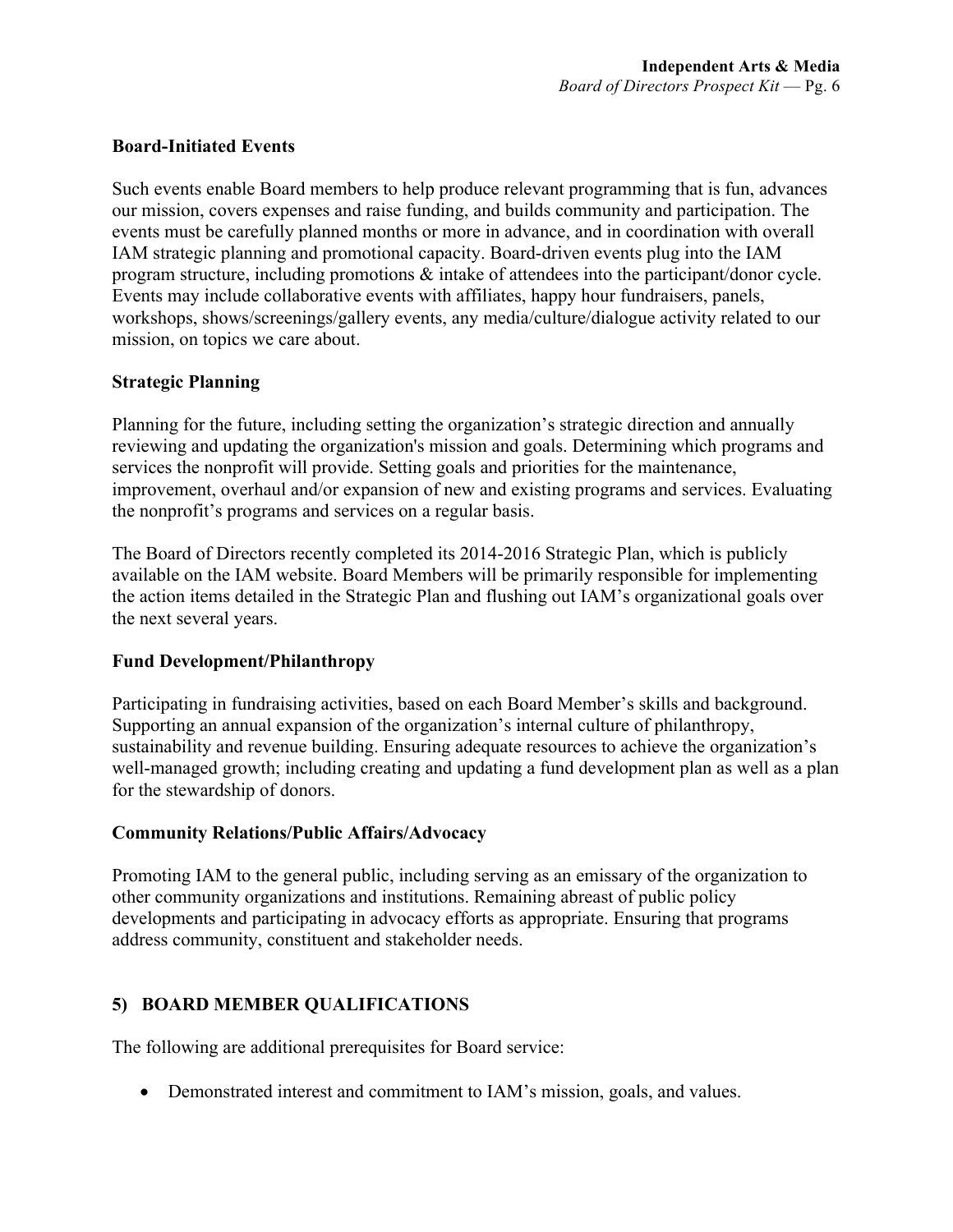- Willingness and ability to represent IAM to the broader community, including but not limited to members of local government, philanthropy, educators, nonprofits, media, businesses, and technology interests.
- Willingness to expand one's knowledge and Board responsibilities through orientation, ongoing training, documentation of resources and evaluation.
- Commitment to meeting the Board's "Give or Get" fundraising policy.

## **6) ETHICS & PRACTICE**

- The Board of Directors is responsible for the overall governance of IAM in a manner that is consistent with nonprofit law in California, the organization's Bylaws and IAM's mission.
- In partnership with staff, Board Members provide assurance and oversight over major policies and procedures, especially those that impact the long-term health and well-being of the nonprofit.
- The Board is committed to upholding best practices in all aspects of the organization's work and to embracing broader standards of nonprofit excellence. Serving as stewards who hold the organization in trust for the good of the entire community, Board Members are willing and engaged public ambassadors of IAM who respect the nuances of group leadership. As such, when the Board functions before the public, it speaks with one reasoned voice to all constituents and stakeholders.
- As a group, the Board always acts in the organization's best interests especially with respect to conflicts of interest, privacy, confidentiality, and professional codes of conduct.
- When acting as individuals, Board Members contribute in ways that highlight their professional strengths, engage their personal expertise and encourage overall innovation by the Board-at-large.

# **7) BOARD RECRUITING NEEDS & OPPORTUNITIES**

The IAM Board of Directors is vital to our continuing success, and requires the ongoing development of Board Diversity, Leadership and Expertise.

### **Diversity**

As a public-service agency focused on supporting diverse, deep and inclusive dialogue in our democracy, IAM seeks to develop a Board that represents all sectors of society including gender, diverse ethnicities, queer/transgender individuals, persons of all socioeconomic backgrounds and people with disabilities. This includes, in particular, members of communities that are historically underserved by commercial mass media and institutional culture and media agencies.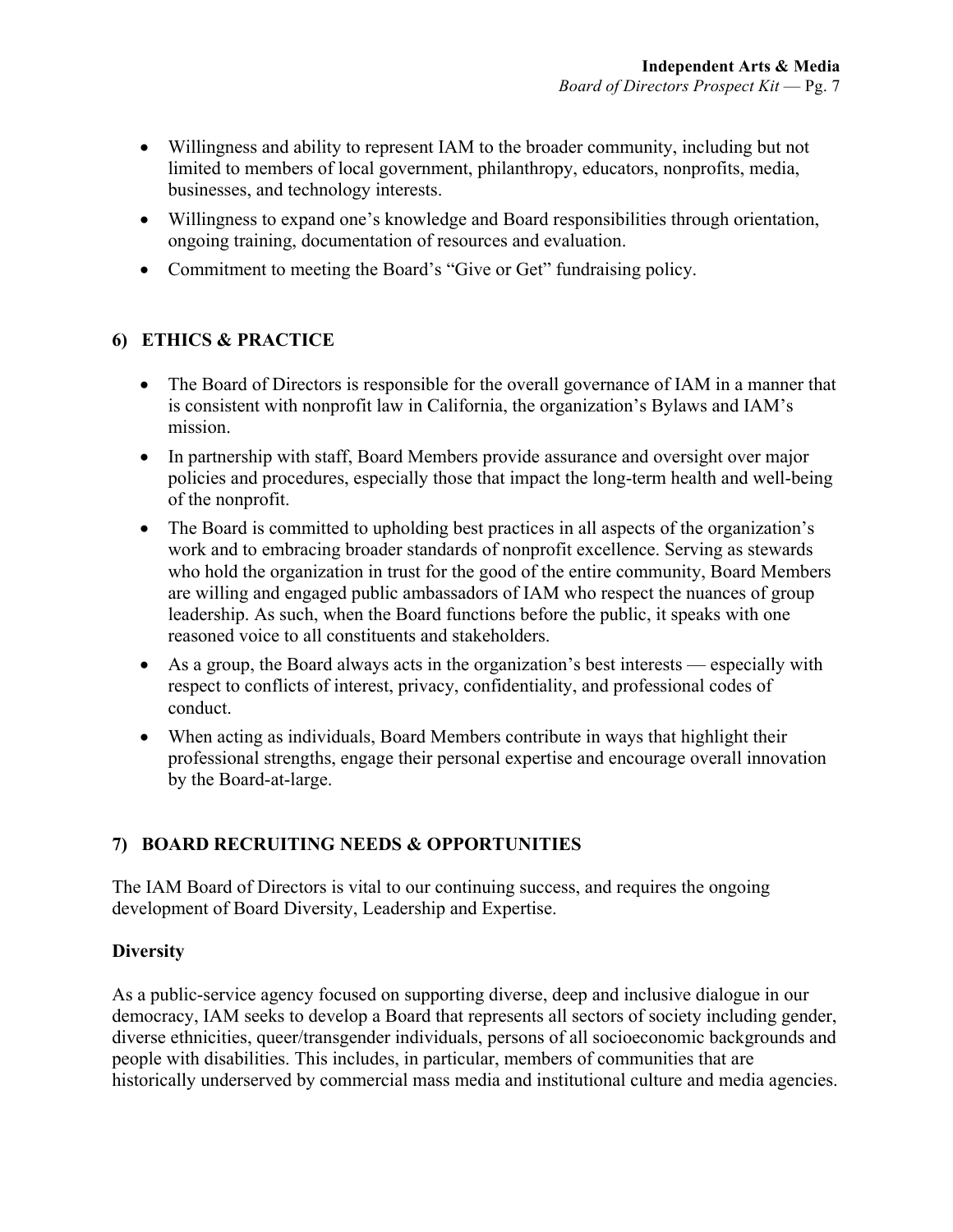# **Leadership**

With our focus on empowering voices, IAM seeks Board Members who represent, have contacts with and maintain a sphere of influence in professional and peer communities focused on media/culture production and distribution, and related sectors in public and professional life:

- Technology
- Journalism, Media, Arts and Humanities
- Community Development: Economic, Civic, Social, Cultural, Education
- Government: Public Policy, Advocacy
- Philanthropy

## **Expertise**

The goals of the IAM Board are to provide guidance and support for staff that serve as operating management, enhance its own fundraising capacity, and contribute to the longevity and financial independence of IAM. The following skills and expertise will contribute to these goals:

- Fundraising (donor cultivation, grantwriting and development)
- Financial & Business Planning (Accounting, budgeting/financial planning)
- Philanthropy (Foundations/endowments, venture capital, social enterprise)
- Marketing & Communications (Design, branding, Internet/social media)
- Nonprofit Management (Operations, planning, facilitation, evaluation, conflict resolution)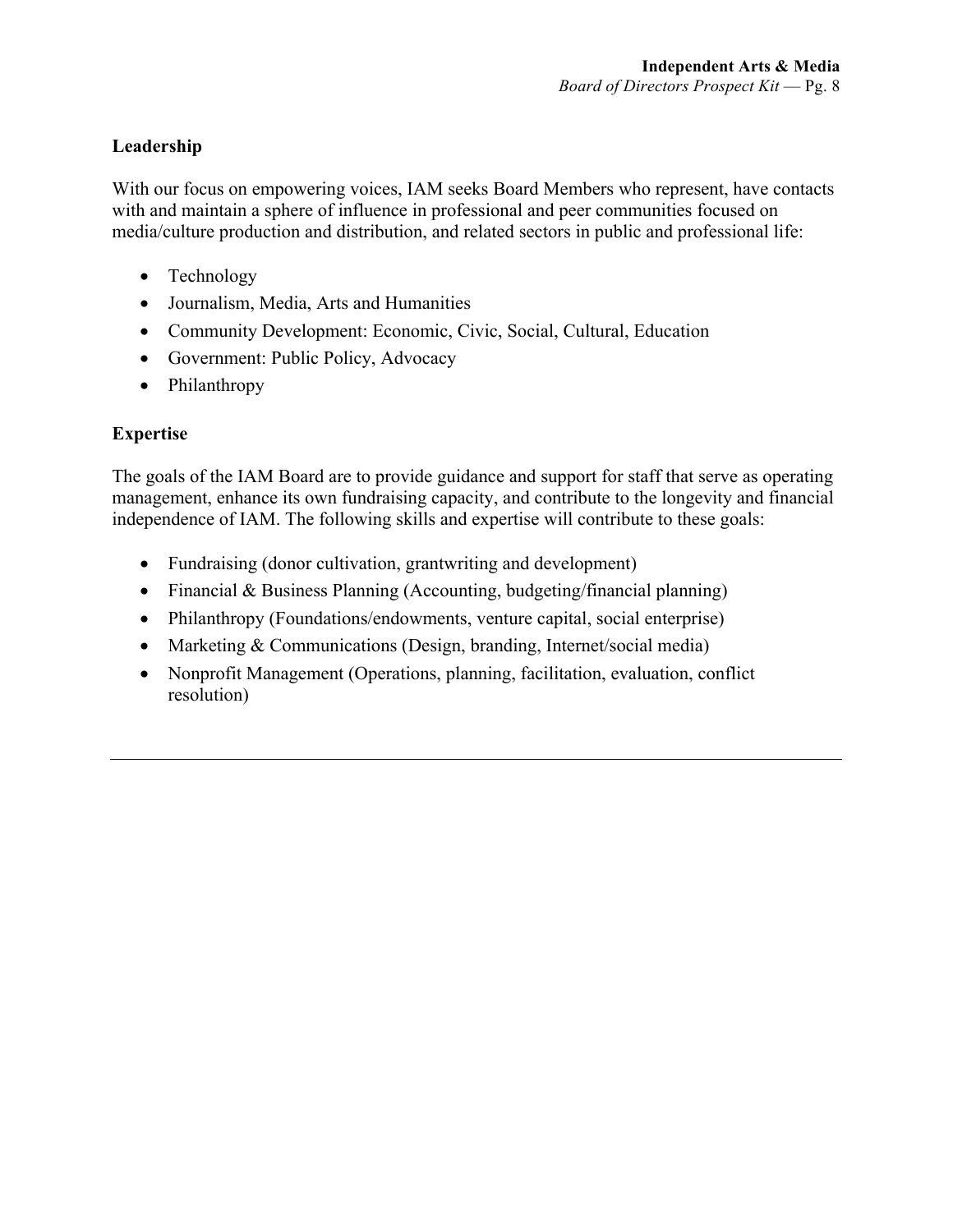#### **INDEPENDENT ARTS & MEDIA BOARD PROSPECT QUESTIONNAIRE**

Please read the entire Board Prospect Kit prior to completing this form.

*By responding to the following, you are helping IAM with its goal of building a board that accurately reflects the diverse members and sectors of our community of service and our democracy. Non-disclosure of demographic information is part of your right to privacy and will not impact your nomination.* 

| Professional Affiliation/Title: | Title, company, business and/or or agency that IAM can publish with your membership |  |
|---------------------------------|-------------------------------------------------------------------------------------|--|
|                                 |                                                                                     |  |
|                                 |                                                                                     |  |
|                                 | Home Ph: Work Ph: Work Ph: Cell Ph:                                                 |  |
|                                 |                                                                                     |  |
|                                 | Web Site(s)/Links: $\frac{1}{2}$ Meb Site(s)/Links:                                 |  |
|                                 |                                                                                     |  |
|                                 |                                                                                     |  |
|                                 |                                                                                     |  |
|                                 |                                                                                     |  |
|                                 |                                                                                     |  |
|                                 |                                                                                     |  |
|                                 |                                                                                     |  |
|                                 |                                                                                     |  |
|                                 | Volunteerism & Community Leadership (Past/Present): ____________________________    |  |
|                                 |                                                                                     |  |

**Optional Statement on Diversity** (feel free to provide info related to ethnicity/national origin, gender, sexuality, disability, veteran status or other demographic factors you feel are significant to your board candidacy):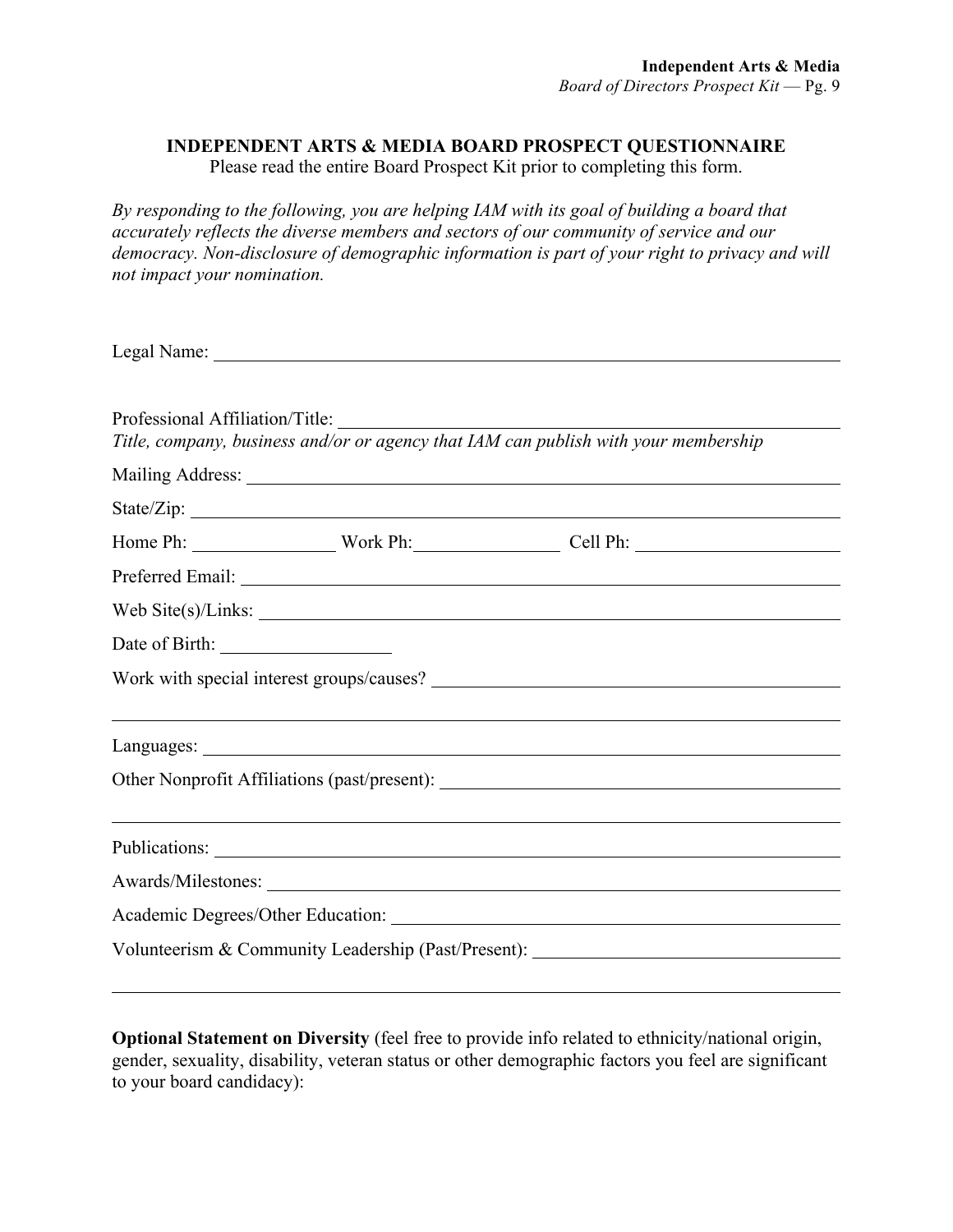### **Why IAM? Why Now?**

1) How did you hear about Independent Arts & Media?

2) Why are you interested in Board service with IAM at this time?

3) Describe your experience with the following three areas: (1) media, journalism, arts, culture, humanities, dialogue, community-building; (2) Do-It-Yourself ethos/lifestyle; and (3) social entrepreneurship:

4) Do you have any specific skills, expertise, or community affiliations that you feel are relevant to Independent Arts & Media and our Board of Directors?

5) Are there specific fundraising methods that appeal to you more than others? Rank the following in order of interest for your involvement:

- \_\_ Major donors & related networking
- \_\_ Individual donors and membership programs
- \_\_ Giving circles
- $\overline{\phantom{a}}$  Grants & foundations
- E-philanthropy
- $\overline{\phantom{a}}$  Special events & house parties
- \_\_ Direct mail appeals
- $\equiv$  Planned giving & matching gifts
- $\overline{\phantom{a}}$  Board development & leadership
- \_\_ Earned Income
- \_\_ Other (Please Explain):

6) Please provide the following as attachments to your questionnaire:

- \_\_ Your current resumé or curriculum vitae
- \_\_ A short bio outlining career and milestones (75-150 words)